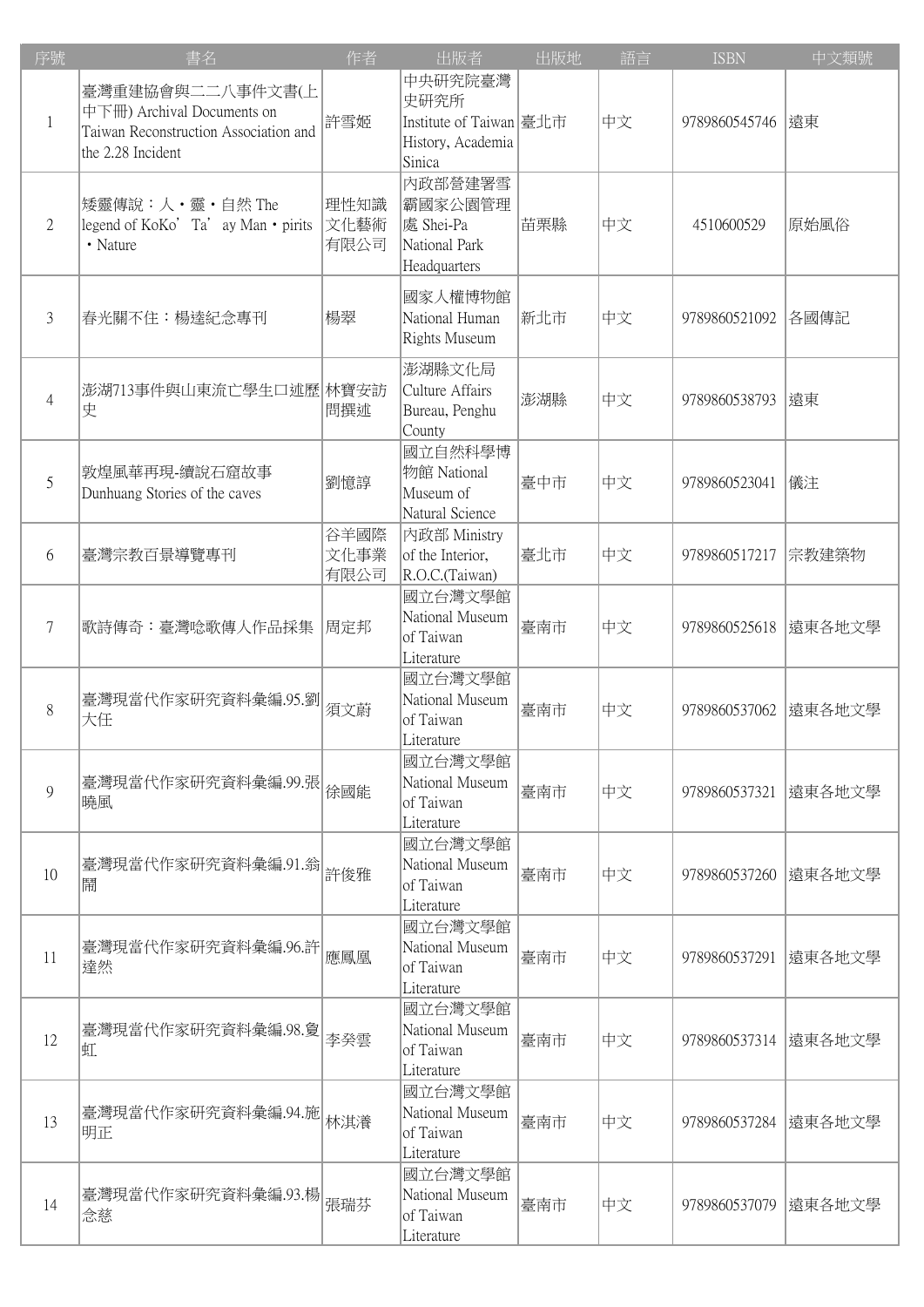| 15 | 臺灣現當代作家研究資料彙編.100.<br>王拓                                                          | 李進益       | 國立台灣文學館<br>National Museum<br>of Taiwan<br>Literature                     | 臺南市 | 中文 | 9789860537338      | 遠東各地文學 |
|----|-----------------------------------------------------------------------------------|-----------|---------------------------------------------------------------------------|-----|----|--------------------|--------|
| 16 | 臺灣現當代作家研究資料彙編.97.楊<br>青矗                                                          | 彭瑞金       | 國立台灣文學館<br>National Museum<br>of Taiwan<br>Literature                     | 臺南市 | 中文 | 9789860537307      | 遠東各地文學 |
| 17 | 臺灣現當代作家研究資料彙編.92.孟<br>瑤                                                           | 吉廣輿       | 國立台灣文學館<br>National Museum<br>of Taiwan<br>Literature                     | 臺南市 | 中文 | 9789860537277      | 遠東各地文學 |
| 18 | 日治時期(1895-1945)繪葉書:臺灣<br>風景明信片 臺南州卷(上下)                                           | 高坂嘉玲<br>等 | 臺南市政府文化<br>局 Cultural Affairs<br>Bureau, Tainan<br>City Government        | 臺南市 | 中文 | 9789860523676      | 交通及運輸  |
| 19 | 仰望的藝術:人間國寶許漢珍廟宇<br>結網技藝 TEMPLE ART: Hsu Han-<br>chen The design of temple netting | 林宜君       | 臺南市政府文化<br>局 Cultural Affairs<br>Bureau, Tainan<br>City Government        | 臺南市 | 中文 | 9789860540741      | 美術史    |
| 20 | 歸仁仁壽宮王醮祭典暨遶境                                                                      | 黃文皇       | 臺南市政府文化<br>局 Cultural Affairs<br>Bureau, Tainan<br>City Government        | 臺南市 | 中文 | 9789860522709      | 遠東     |
| 21 | 台灣母語文學:少數文學史書寫理<br>論                                                              | 方耀乾       | 臺南市政府文化<br>局 Cultural Affairs<br>Bureau, Tainan<br>City Government        | 臺南市 | 中文 | 9789860518405      | 遠東各地文學 |
| 22 | 臺南巷弄文化                                                                            | 曹婷婷       | 臺南市政府文化<br>局 Cultural Affairs<br>Bureau, Tainan<br>City Government        | 臺南市 | 中文 | 9789860529258  遠東  |        |
| 23 | 臺南府城市場誌                                                                           | 陳桂蘭       | 臺南市政府文化<br>局 Cultural Affairs<br>Bureau, Tainan<br>City Government        | 臺南市 | 中文 | 9789860529166  遠東  |        |
| 24 | 臺南府城舊街新路                                                                          | 張耘書       | 臺南市政府文化<br>局 Cultural Affairs<br>Bureau, Tainan<br>City Government        | 臺南市 | 中文 | 9789860529241  遠東  |        |
| 25 | 臺南府城古井誌                                                                           | 曾國棟       | 臺南市政府文化<br>局 Cultural Affairs<br>Bureau, Tainan<br>City Government        | 臺南市 | 中文 | 9789860529234  遠東  |        |
| 26 | 林紀堂先生日記: 一九一五年-一九<br>一六年 The Diary of Lin Ji-Tang,1915-   林紀堂<br>1916             |           | 中央研究院臺灣<br>史研究所<br>Institute of Taiwan 臺北市<br>History, Academia<br>Sinica |     | 中文 | 9789860518818 各國傳記 |        |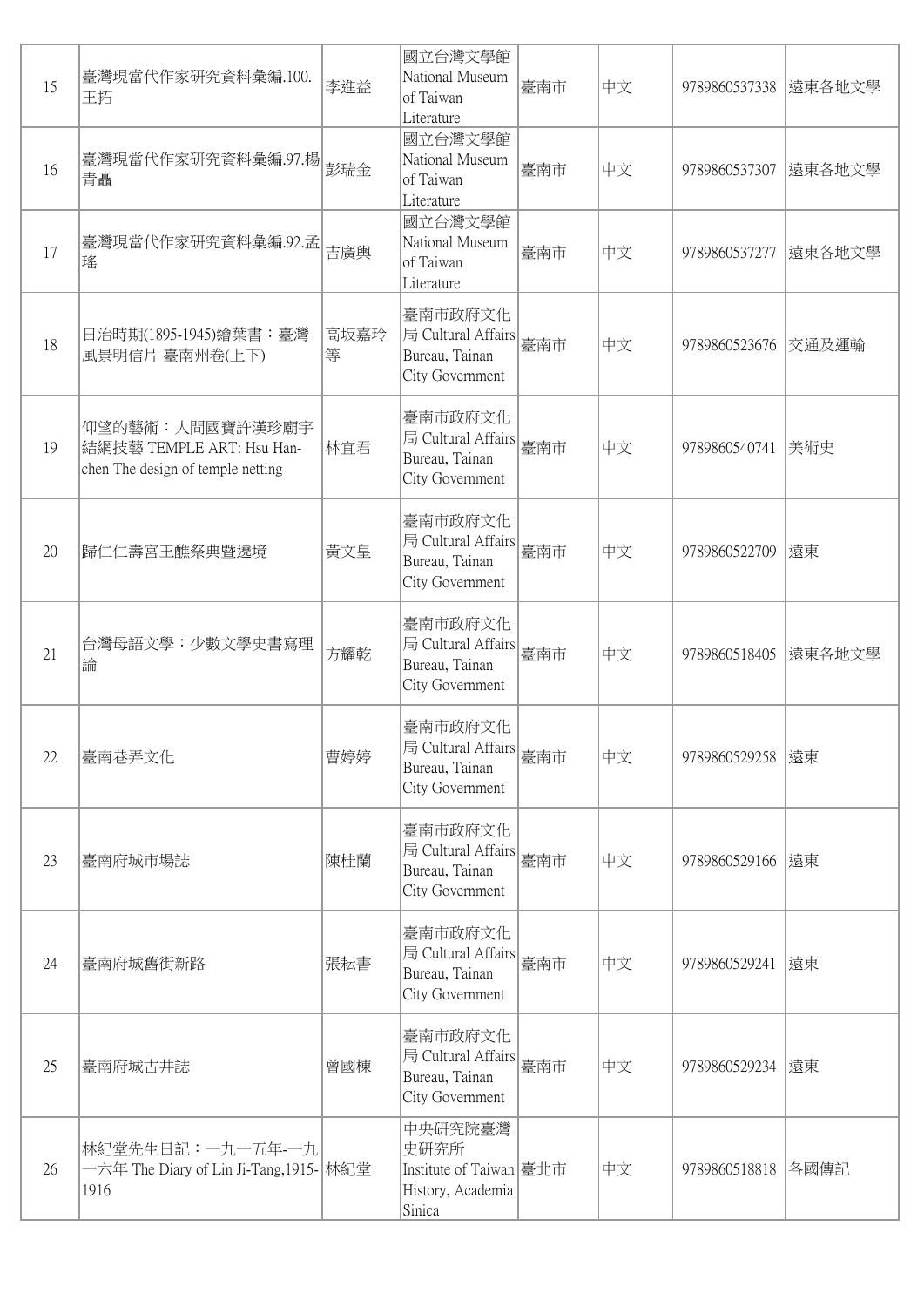| 27 | 臺灣檔案學研究回顧暨書目彙編<br>$(1946 - 2016)$                                                                                                                              | 薛理桂 王<br>麗蕉               | 中央研究院臺灣<br>史研究所<br>Institute of Taiwan 臺北市<br>History, Academia<br>Sinica                       |     | 中文 | 9789860529845           | 圖書館教育          |
|----|----------------------------------------------------------------------------------------------------------------------------------------------------------------|---------------------------|-------------------------------------------------------------------------------------------------|-----|----|-------------------------|----------------|
| 28 | 陳何女士助產學筆記 Midwifery<br>Notes of Madam He Chen                                                                                                                  | 劉士永主<br>編                 | 中央研究院臺灣<br>史研究所<br>Institute of Taiwan 臺北市<br>History, Academia<br>Sinica                       |     | 中文 | 9789860533330   婦產科;老幼科 |                |
| 29 | 粲:川流不息:六堆・礱間・家族 <br> 敘事                                                                                                                                        | 童鈺華                       | 客家委員會客家<br>文化發展中心<br>Taiwan Hakka<br>Culture<br>Development<br>Center, Hakka<br>Affairs Council | 屏東縣 | 中文 |                         | 遠東各地文學         |
| 30 | 青春作伴《杜蘭朵》TURANDOT                                                                                                                                              | 國立傳統<br>藝術中心<br>臺灣豫劇<br>團 | 國立傳統藝術中<br>心 National Center<br>for Traditional<br>Arts                                         | 宜蘭縣 | 中文 | 9789860524406           | 中國戲劇           |
| 31 | 《觀·音》 GUANYIN 回眸:王海玲<br>的華麗轉身                                                                                                                                  | 國立傳統<br>藝術中心<br>臺灣豫劇<br>團 | 國立傳統藝術中<br>心 National Center<br>for Traditional<br>Arts                                         | 宜蘭縣 | 中文 | 9789860542707           | 中國戲劇           |
| 32 | 打造消費天堂:百貨公司與近代上<br>海城市文化 Creating a Paradise for<br>Consumption: Department Stores and<br>Modern Urban Culture in Shanghai                                     | 連玲玲                       | 中央研究院近代<br>史研究所<br>Institute of<br>Modern History,<br>Academia Sinica                           | 臺北市 | 中文 | 9789860548204 清史        |                |
| 33 | 振興醫院五十週年:五十週年口述<br>歷史回顧(上篇:歷任院長、副院<br>長) Fifty Years at Cheng Hsin General<br>Hospital: Oral Histories(Part I:<br>Superintendents and Vice-<br>Superintendents | 林東璟等                      | 中央研究院近代<br>史研究所<br>Institute of<br>Modern History,<br>Academia Sinica                           | 臺北市 | 中文 | 9789860532449           | 醫療設施;醫師<br>及護理 |
| 34 | 伍世文先生訪問紀錄 The<br>Reminiscences of Adm. Wu Shih-wen                                                                                                             | 張力                        | 中央研究院近代<br>史研究所<br>Institute of<br>Modern History,<br>Academia Sinica                           | 臺北市 | 中文 | 9789860530445           | 各國傳記           |
| 35 | 唐卡藝術:文化部典藏唐卡精選集<br>The Art of Thangka: Selected Works<br>From Ministry of Culture Thangka<br>Collection                                                        | 文化部                       | 文化部<br>MINISTRY OF<br>CULTURE,<br>REPUBLIC OF<br><b>CHINA</b><br>(TAIWAN)                       | 臺北市 | 中文 | 9789860545586           | 儀注             |
| 36 | 語旨傳承:藏傳佛教噶舉派及其在<br>臺發展現況                                                                                                                                       | 劉國威                       | 蒙藏委員會<br>Mongolian and<br>Tibetan Affairs<br>Commission                                         | 臺北市 | 中文 | 9789860528060 宗派        |                |
| 37 | 英烈千秋:紀念對日抗戰八十週年<br>專輯 Anti-Japanese War 80th<br>anniversary special edition                                                                                    | 莊建華等                      | 國軍退除役官兵<br>輔導委員會<br>Veterans Affairs<br>Council                                                 | 臺北市 | 中文 | 9789860537406  現代;民國史   |                |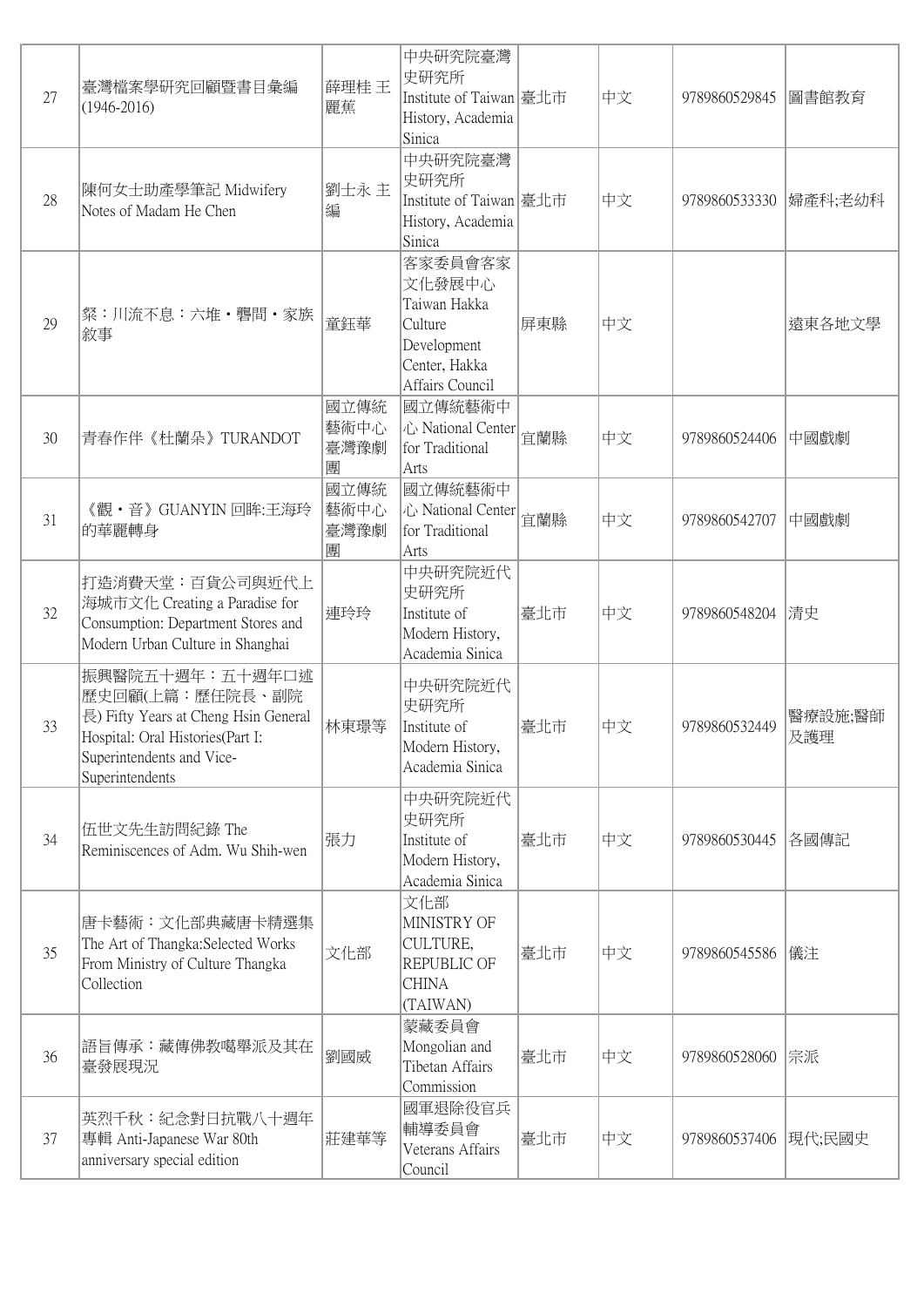| 38 | 厝落有致:廖枝德的大木作世界                                                                                | 林宜君/徐<br>明福         | 文化部文化資產<br>局 BUREAU OF<br><b>CULTURAL</b><br>HERITAGE,<br>MINISTRY OF<br><b>CULTURE</b> | 臺中市 | 中文           | 9789860508505       | 圖譜              |
|----|-----------------------------------------------------------------------------------------------|---------------------|-----------------------------------------------------------------------------------------|-----|--------------|---------------------|-----------------|
| 39 | 廟堂之巔:許漢珍的大木作世界:<br>指定大木作技術保存者                                                                 | 蔡侑樺/徐<br>明福         | 文化部文化資產<br>局 BUREAU OF<br><b>CULTURAL</b><br>HERITAGE,<br>MINISTRY OF<br><b>CULTURE</b> | 臺中市 | 中文           | 9789860508512       | 建築/Architecture |
| 40 | 臺灣原住民族民事傳統習慣調查彙<br>編                                                                          | 蔡明誠 等               | 原住民族委員會<br>Council of<br>Indigenous<br>Peoples                                          | 新北市 | 中文           | 9789860522976  行政法  |                 |
| 41 | 中共崛起:亞洲的和戰難局<br>CHINA'S COMING WAR WITH ASIA 霍斯雷格                                             | 強納森 ·               | 國防部政務辦公<br>室 Ministry of<br>National defense<br>Executive Office<br>of the Minister     | 臺北市 | 中文           | 9789860521375 兵法;作戰 |                 |
| 42 | 海上交鋒:中共、美國與太平洋的<br>未來                                                                         | 童光復                 | 國防部政務辦公<br>室 Ministry of<br>National defense<br>Executive Office<br>of the Minister     | 臺北市 | 中文           | 9789860517194 兵法;作戰 |                 |
| 43 | 西拉雅文化 第一冊                                                                                     | 段洪坤                 | 臺南市政府<br>Tainan City<br>Government                                                      | 臺南市 | 中文           | 9789860519112       | 民族誌             |
| 44 | 賽德克民族族語圖解辭典(Snbrahan<br>增訂本) The Illustrated Dictionary of<br>SEDIQ/SEEDIQ/SEJIQSEEJIQ Nation | Watan Diro          | 南投縣政府原住<br>民族行政局<br>Nantou County<br>Aboriginal<br>Administration                       | 南投市 | 其他,中文        | 9789860521498       | 東方語言            |
| 45 | 布農語卓群方言分類詞彙手冊<br>Bunun Takitudu Qalinga tu Sindailaz<br>Paitasan                              | 鄭仲樺/黃<br>金蘭/王素<br>貞 | 南投縣政府原住<br>民族行政局<br>Nantou County<br>Aboriginal<br>Administration                       | 南投市 | 其他,英文,<br>中文 | 9789860545456 特殊人教育 |                 |
| 46 | 陳正雄回顧展 CHEN CHENG-<br>HSIUNG A Retrospective: 1953-2017                                       | 陳正雄                 | 國立國父紀念館<br>National Dr. Sun<br>Yat-sen Memorial<br>Hall                                 | 台北市 | 英文,中文        | 9789860555103       | 西洋畫各派           |
| 47 | 擺渡人的音樂驥旅:陳秋盛傳                                                                                 | 陳惟芳主<br>編           | 臺北市立交響樂<br>團 Taipei<br>Symphony<br>Orchestra                                            | 臺北市 | 中文           | 9789860560466       | 音樂/Music        |
| 48 | 南台灣社會發展學術研討會論文<br>集:何謂「屏東學」?屏東研究的<br>回顧與展望                                                    | 王御風                 | 國立屏東大學<br>National Pingtung<br>University                                               | 屏東市 | 中文           | 9789860551556       | 社會/Sociology    |
| 49 | 走過1095~澎湖的成長足跡                                                                                | 蘇文章                 | 澎湖縣政府<br>Penghu County<br>Government                                                    | 澎湖縣 | 中文           | 9789860557695       | 地方制度            |
| 50 | 漁業人物誌                                                                                         | 余金妹                 | 漁業廣播電臺<br>Fishery Radio<br>Station, FRS                                                 | 高雄市 | 中文           | 9789860553697       | 蠶桑;蜂;蠟          |
| 51 | 東沙八放珊瑚生態圖鑑 Octocoral<br>Fauna of Dongsha Atoll                                                | 啟翔                  | 海洋國家公園管<br>戴昌鳳,秦 理處 Marine<br>National Park<br>Headquarters                             | 高雄市 | 中文           | 9789860549416       | 無脊椎動物           |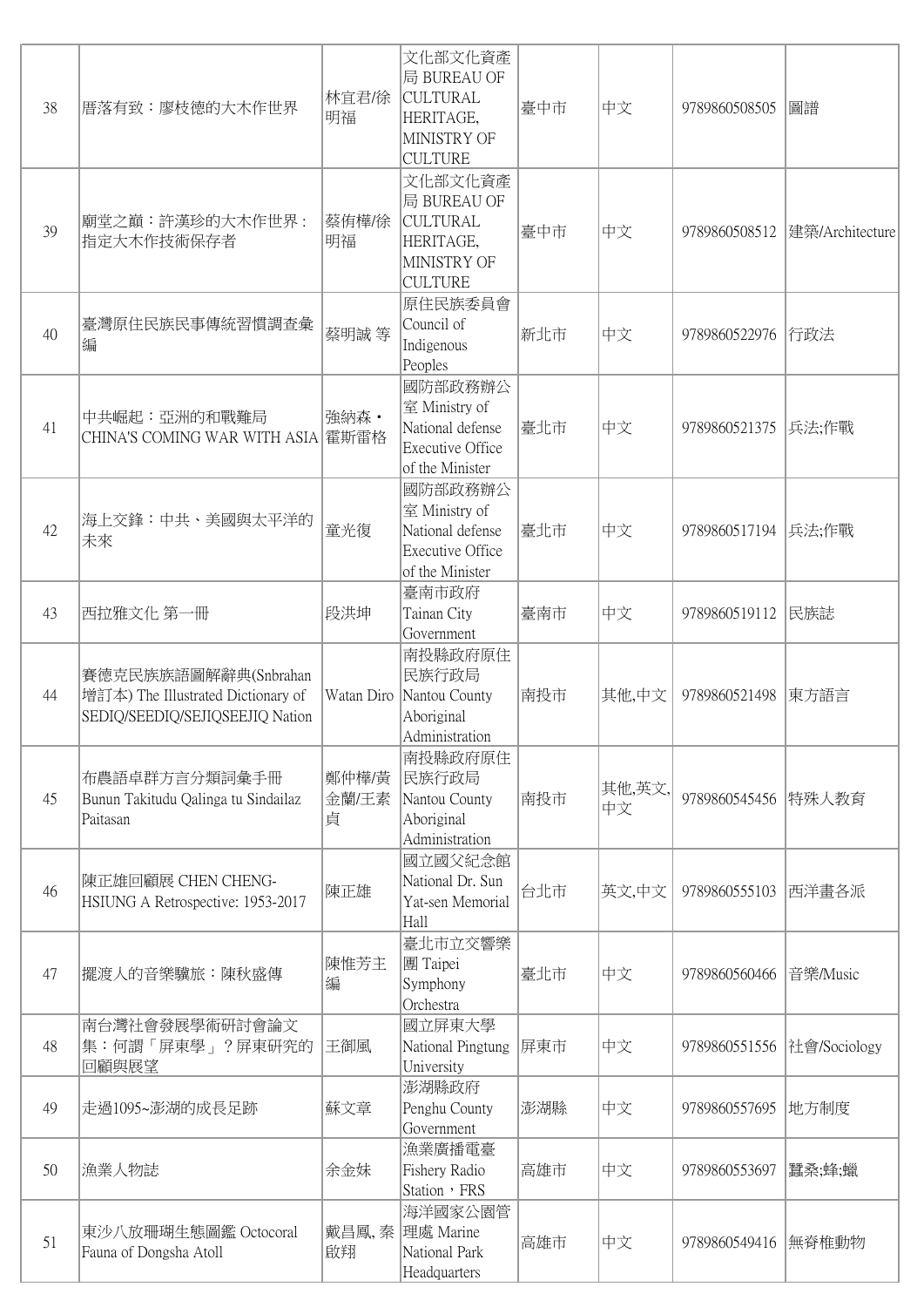| 52 | 臺中三山國王廟的跫音-神聖空間的<br>建構                                                                                                 | 陳瑛珣                                                     | 臺中市政府客家<br>事務委員會<br>Council for Hakka<br>Affairs of<br>Taichung City<br>Government                                    | 臺中市    | 中文    | 9789860544305 | 润祀             |
|----|------------------------------------------------------------------------------------------------------------------------|---------------------------------------------------------|-----------------------------------------------------------------------------------------------------------------------|--------|-------|---------------|----------------|
| 53 | National Defense Report, Ministry of<br>National Defense, R.O.C. 2017                                                  | National<br>defense<br>report<br>editorial<br>committee | 國防部 Ministry<br>of National<br>Defense                                                                                | Taipei | 英文    | 9789860555721 | 國防;防務          |
| 54 | 綠色國民所得帳編製報告(環境與經 行政院主<br>濟帳) 民國105年                                                                                    | 計總處                                                     | 行政院主計總處<br>Directorate-<br>General of Budget,<br>Accounting and<br>Statistics of<br>Executive Yuan,<br>R.O.C.(Taiwan) | 南投市    | 中文    | 9789860537147 | 市政及衛生工程        |
| 55 | 臺東市街發展與日式木造建築                                                                                                          | 姜柷山, 吳<br>珮琪                                            | 臺東縣政府<br>Taitung County<br>Government                                                                                 | 臺東市    | 中文    | 9789860558135 | 遠東             |
| 56 | 2018 高雄獎 Kaohsiung Awards                                                                                              | 魏鎮中, 曾<br>馨霈                                            | 高雄市立美術館<br>Kaohsiung<br>Museum of Fine<br>Arts                                                                        | 高雄市    | 中文    | 9789860554403 | 圖譜             |
| 57 | 溯源曾文:水與歷史的對話專刊THE<br>HISTORY OF ZENGWEN RIVER                                                                          | 何沛霖,潘<br>姿瑛, 曾憶<br>慈                                    | 經濟部水利署南<br>區水資源局<br>Southern Region<br>Water Resources<br>Office, WRA,<br><b>MOEA</b>                                 | 臺南市    | 中文    | 9789860548181 | 水利工程           |
| 58 | 線 石晉華當代宗教藝術展 LINES<br>Shi Jin-Hua's Contemporary Religious<br> Art                                                     | 吳慧芳, 李<br> 虹枚,謝宇<br>婷                                   | 高雄市立美術館<br>Kaohsiung<br>Museum of Fine<br>Arts                                                                        | 高雄市    | 英文,中文 | 9789860554564 | 圖譜             |
| 59 | 五萬分之一臺灣地質圖說明書 澎湖<br>群島 EXPLANATORY TEXT OF THE 顏一勤 李<br><b>GEOLOGIC MAP OF TAIWAN</b><br>SCALE 1:50,000 PENGHU ISLANDS | 寄嵎                                                      | 經濟部中央地質<br>調查所 Central<br>Geological Survey. 新北市<br>Ministry of<br>Economic Affairs.                                  |        | 中文    | 9789860542561 | 地質調査(區域<br>地質) |
| 60 | 臺灣的地質遺跡                                                                                                                | 李錦發                                                     | 經濟部中央地質<br> 調査所 Central<br>Geological Survey. 新北市<br>Ministry of<br>Economic Affairs.                                 |        | 中文    | 9789860558340 | 地質調査(區域<br>地質) |
| 61 | 想像共同與差異 第14屆全國臺灣文<br>學研究生學術研討會論文集                                                                                      | 國立政治<br>大學台灣<br>文學研究<br>所                               | 國立台灣文學館<br>National Museum<br>of Taiwan<br>Literature                                                                 | 臺南市    | 中文    | 9789860542745 | 遠東各地文學         |
| 62 | 臺北美術獎 2017 TAIPEI ART<br><b>AWARDS</b>                                                                                 | 蘇子修,高<br>如萱                                             | 臺北市立美術館<br>Taipei Fine Arts<br>Museum                                                                                 | 臺北市    | 中文    | 9789860552355 | 圖譜             |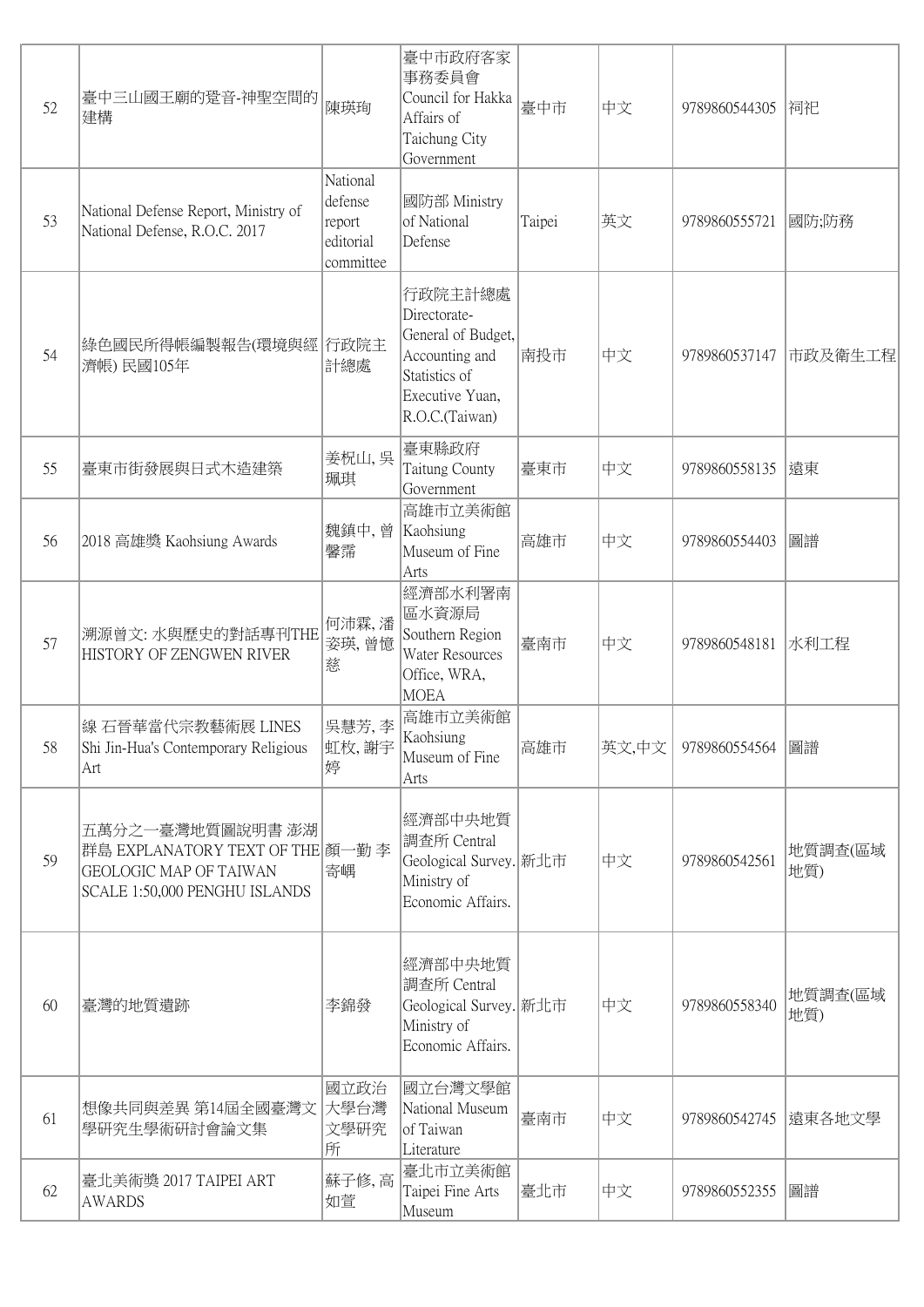| 63 | 形非勢變 台灣抽象藝術 SHIFTING<br>MOMENTUM ABSTRACT ART IN<br><b>TAIWAN</b>                                                            | 張宗帆                              | 國立臺北教育大<br>學 National Taipei<br>University of<br>Education                              | 臺北市    | 英文,中文 | 9789860553666       | 西洋畫各派             |
|----|------------------------------------------------------------------------------------------------------------------------------|----------------------------------|-----------------------------------------------------------------------------------------|--------|-------|---------------------|-------------------|
| 64 | 臺日樹木醫手冊                                                                                                                      | 詹鳳春                              | 行政院農業委員<br>會林業試驗所<br>Taiwan Forestry<br>Research Institute,<br><b>COA</b>               | 台北市    | 中文    | 9789860550856       | 森林                |
| 65 | 文化部文化資產局年報2016 Bureau<br>of Cultural Heritage, Ministry of<br>Culture                                                        | 施國隆等                             | 文化部文化資產<br>局 BUREAU OF<br><b>CULTURAL</b><br>HERITAGE,<br>MINISTRY OF<br><b>CULTURE</b> | 臺中市    | 中文    | 9789860548440 社會學各論 |                   |
| 66 | 遇見.修鍊.重現 臺灣宗教遺產保存<br>修復特展 Encounter.Refine.Represent<br>Taiwan Religious Heritage Preservation<br>and Restoration Exhibition | 傅朝卿等                             | 文化部文化資產<br>局 BUREAU OF<br><b>CULTURAL</b><br>HERITAGE,<br>MINISTRY OF<br><b>CULTURE</b> | 臺中市    | 中文    | 9789860554946 宗教文化  |                   |
| 67 | 蒔繪.王清霜 漆藝大師的綺麗人生                                                                                                             | 美研漆藝<br>工坊                       | 文化部文化資產<br>局 BUREAU OF<br><b>CULTURAL</b><br>HERITAGE,<br>MINISTRY OF<br><b>CULTURE</b> | 台中市    | 中文    | 9789860557497       | 美術史               |
| 68 | 臺灣考古發掘報告精選(2006-2016)                                                                                                        | 臧振華等                             | 文化部文化資產<br>局 BUREAU OF<br><b>CULTURAL</b><br>HERITAGE,<br>MINISTRY OF<br><b>CULTURE</b> | 臺中市    | 中文    | 9789860554830       | 各國古物志             |
| 69 | Birana i Wala Growing up in<br>Langalanga                                                                                    | Slias<br>Waletofe,<br>Pei-yi Guo | 中央研究院民族<br>學研究所<br>Institute of<br>Ethnology,<br>Academia Sinica                        | Taipei | 英文    | 9789860559620       | 民族誌               |
| 70 | 娑婆世界-連寶猜陶藝之旅 The Saha<br>World Lien Paotsai's Journey of<br>Ceramic Art Creation                                             | 國立歷史<br>博物館編<br>輯委員會             | 國立歷史博物館<br>National Museum<br>of History                                                | 臺北市    | 英文,中文 | 9789860553475       | 陶瓷                |
| 71 | 漢字文本 陳世倫設計展<br><b>Encountering Chinese Characters</b><br>Designs by Shih-Lun Chen                                            | 國立歷史<br>博物館編<br>輯委員會             | 國立歷史博物館<br>National Museum<br>of History                                                | 臺北市    | 中文    | 9789860550245       | 工業意匠              |
| 72 | 唐獎雙年報2015-2016 TANG PRIZE<br><b>BIENNIAL BOOK</b>                                                                            | 吳依臻                              | 唐獎教育基金會<br>Tang Prize<br>Foundation                                                     | 台北市    | 英文,中文 |                     | 基金會               |
| 73 | 第一屆唐獎頒獎典禮 2014 Tang<br>Prize Award Ceremony & Concert                                                                        |                                  | 唐獎教育基金會<br>Tang Prize<br>Foundation                                                     | 台北市    | 英文,中文 |                     | 科學理論及方法           |
| 74 | 唐獎第一屆漢學獎 2014 Tang Prize<br>in Sinology                                                                                      | 唐獎教育<br>基金會                      | 唐獎教育基金會<br>Tang Prize<br>Foundation                                                     | 台北市    | 英文,中文 |                     | 國學總論<br>/Sinology |
| 75 | 唐獎第二屆紀念光碟 2016 TANG<br>PRIZE DVD                                                                                             | 唐獎教育<br>基金會                      | 唐獎教育基金會<br>Tang Prize<br>Foundation                                                     | 台北市    | 英文,中文 |                     | 國學總論<br>/Sinology |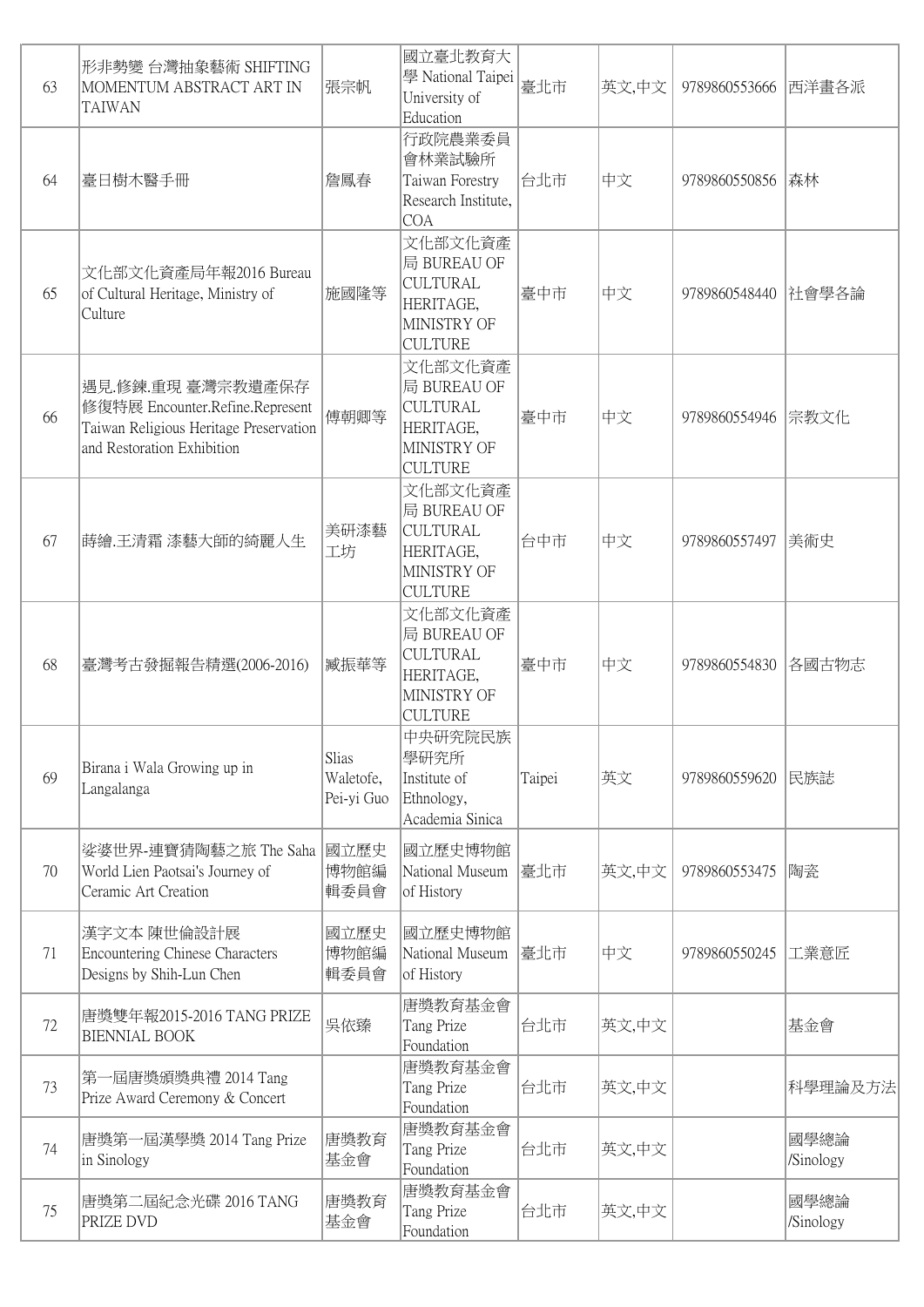| 76 | 唐獎第二屆影像紀錄 2016 Tang<br>Prize Photo Album                                        | 唐獎教育<br>基金會  | 唐獎教育基金會<br>Tang Prize<br>Foundation                         | 台北市 | 英文,中文 |                     | 國學總論<br>/Sinology |
|----|---------------------------------------------------------------------------------|--------------|-------------------------------------------------------------|-----|-------|---------------------|-------------------|
| 77 | 改變從心 唐獎第二屆得主的故事                                                                 | 許芳菊          | 天下雜誌股份有<br>限公司                                              | 臺北市 | 中文    | 9789863982326       | 應用心理              |
| 78 | 間諜兵學理論與運用的現代意義之<br>研究 以日本和我國的學說與理論實 歐廣南等<br>務為例 SPY THEORY                      |              | 國防大學政治作<br>戰學院 Fu Hsing<br>Kang College                     | 臺北市 | 中文    | 9789860541960       | 國防;防務             |
| 79 | 白冷會臺灣區會文獻選譯(二)<br>Literature of Bethlehem Mission<br>Society, SMB in Taiwan (2) | 趙川明主<br>編    | 國立臺東生活美<br>學館 National<br>Taitung Living<br>Arts Center     | 臺東市 | 中文    | 9789860549935       | 遠東                |
| 80 | 白冷會臺灣區會文獻選譯(一)<br>Literature of Bethlehem Mission<br>Society, SMB in Taiwan (1) | 趙川明主<br>編    | 國立臺東生活美<br>學館 National<br>Taitung Living<br>Arts Center     | 臺東市 | 中文    | 9789860549898       | 遠東                |
| 81 | 我國假釋制度之效能評估兼論英國<br>美國 瑞典 日本的制度走向                                                | 蔡宜家等         | 法務部司法官學<br>院 Academy for<br>the Judiciary, MOJ              | 臺北市 | 中文    | 9789860556483       | 刑法                |
| 82 | 民眾對檢察機關司法滿意度與社會<br>安全感受度之調查研究以臺北市 新 蔡宜家<br>北市為例                                 |              | 法務部司法官學<br>院 Academy for<br>the Judiciary, MOJ              | 臺北市 | 中文    | 9789860555806       | 司法及司法行政           |
| 83 | 道範顏馨 五桂聯芳                                                                       | 顏炳洳等         | 金門縣文化局<br>Cultural Affairs<br>Bureau of Kinmen<br>County    | 金門縣 | 中文    | 9789860546439       | 中國人傳記             |
| 84 | 兩岸金門 Kinmen Between Mainland<br>and Taiwan                                      | 李金振,周<br>陽山  | 金門縣文化局<br>Cultural Affairs<br>Bureau of Kinmen<br>County    | 金門縣 | 中文    | 9789860554434       | 華南地區(珠江<br>流域)    |
| 85 | 戰地金門 Battlefield of Kinmen                                                      | 李金振, 周<br>陽山 | 金門縣文化局<br>Cultural Affairs<br>Bureau of Kinmen<br>County    | 金門縣 | 中文    | 9789860554427       | 兵法;作戰             |
| 86 | 軍民搏命護家邦                                                                         | 李福井          | 金門縣文化局<br>Cultural Affairs<br>Bureau of Kinmen<br>County    | 金門縣 | 中文    | 9789860542035 兵法;作戰 |                   |
| 87 | 太武山驚天一擊                                                                         | 李福井          | 金門縣文化局<br>Cultural Affairs<br>Bureau of Kinmen<br>County    | 金門縣 | 中文    | 9789860542028 兵法;作戰 |                   |
| 88 | 中華民國憲法七十年 The 70th<br>Anniversary of ROC Constitution                           | 王良卿等         | 國立中正紀念堂<br>管理處 Chiang<br>Kai-shek<br>Memorial Hall          | 臺北市 | 中文    | 9789860547740       | 中國政治制度            |
| 89 | 福德靈威寫傳奇:紫南宮求金與吃<br>丁酒民俗                                                         | 蕭富隆          | 南投縣政府文化<br>局 Cultural Affairs<br>Bureau of Nantou<br>County | 南投市 | 中文    | 9789860539158       | 润祀                |
| 90 | 琅璚風土・半島風物                                                                       | 劉還月/劉<br>於晴  | 墾丁國家公園管<br>理處 Kenting<br>National Park<br>Headquarters      | 屏東縣 | 中文    | 9789860539936  遠東   |                   |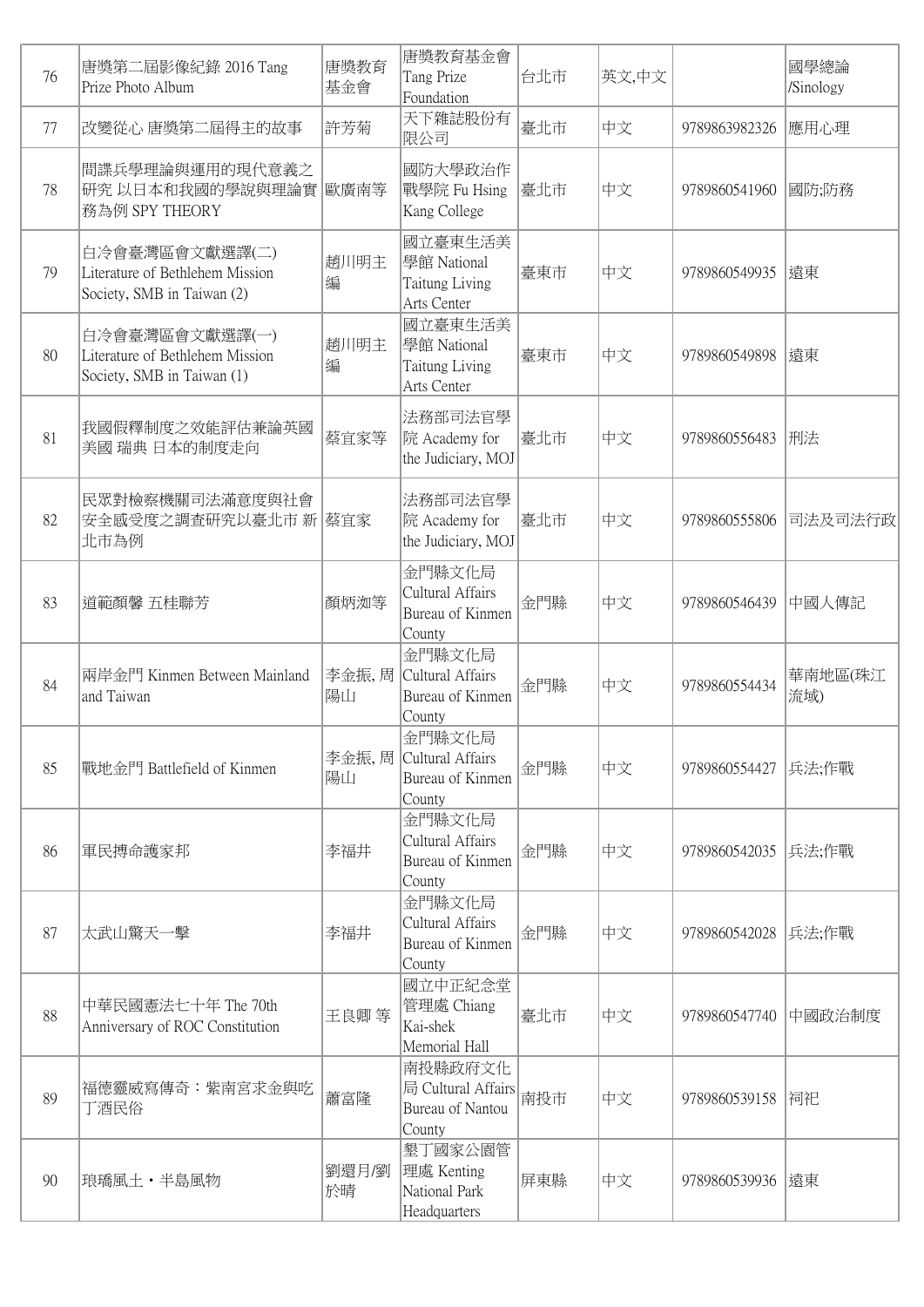| 91  | 亞洲海域間的信息傳遞與相互認識<br>Transmission of Information and<br>Mutual Understanding Across the Asian  編<br>Waters | 劉序楓主                  | 中央研究院人文<br>社會科學研究中<br>心 Research<br>Center for<br>Humanities and<br>Social Sciences,<br>Academia Sinica | 臺北市 | 中文    | 9789860522372  遠東     |                           |
|-----|----------------------------------------------------------------------------------------------------------|-----------------------|---------------------------------------------------------------------------------------------------------|-----|-------|-----------------------|---------------------------|
| 92  | 先驅者 何文杞的藝術人生 Pioneer<br>Boonky Ho's Life of Art                                                          | 童鈺華                   | 客家委員會客家<br>文化發展中心<br>Taiwan Hakka<br>Culture<br>Development<br>Center, Hakka<br>Affairs Council         | 苗栗縣 | 中文    | 9789860557428         | 各種西洋畫法                    |
| 93  | 2017濕地保育國際研習暨交流合作<br>計畫成果實錄彙編                                                                            | 陳繼鳴等                  | 内政部營建署<br>Construction and<br>Planning Agency,<br>MOI                                                   | 台北市 | 中文    |                       | 地形學、地文學                   |
| 94  | 日治時期南社詩選 參 詩人詩選卷                                                                                         | 施懿琳,王<br>雅儀,謝宜<br>珊主編 | 臺南市政府文化<br>局 Cultural Affairs<br>Bureau, Tainan<br>City Government                                      | 臺南市 | 中文    | 9789860556360  遠東各地文學 |                           |
| 95  | 日治時期南社詩選 貳 主題詩卷                                                                                          | 施懿琳,王<br>雅儀,謝宜<br>珊主編 | 臺南市政府文化<br>局 Cultural Affairs<br>Bureau, Tainan<br>City Government                                      | 臺南市 | 中文    | 9789860556353         | 遠東各地文學                    |
| 96  | 日治時期南社詩選 壹 文獻卷                                                                                           | 施懿琳,王<br>雅儀,謝宜<br>珊主編 | 臺南市政府文化<br>局 Cultural Affairs<br>Bureau, Tainan<br>City Government                                      | 臺南市 | 中文    | 9789860556346         | 遠東各地文學                    |
| 97  | 106年臺灣鐵路年鑑 Taiwan Railways<br>Annual Report 2017                                                         | 交通部臺<br>灣鐵路管<br>理局    | 交通部臺灣鐵路<br>管理局 Taiwan<br>Railways<br>Administration,<br><b>MOTC</b>                                     | 臺北市 | 中文    | 9789860558104 交通及運輸   |                           |
| 98  | 福爾摩沙詳盡的地理與歷史(第一二<br>冊) FORMOSA GEOGRAFICA E<br>HISTORICAMENTE CONSIDERADA                                | 白若瑟                   | 國立臺灣歷史博<br>物館 National<br>Museum of<br>Taiwan History                                                   | 臺南市 | 中文    | 9789860536737  遠東     |                           |
| 99  | 地圖很有事 地圖的臺灣史特展<br>TAIWAN HISTORY IN MAP<br>SOMETHING ABOUT MAPS                                          | 石文誠                   | 國立臺灣歷史博<br>物館 National<br>Museum of<br>Taiwan History                                                   | 臺南市 | 英文,中文 | 9789860554519  遠東     |                           |
| 100 | GREEN TOUCH 亞洲綠色工藝設計<br>展 ASIAN ECO CRAFT DESIGN<br><b>EXHIBITION</b>                                    | 林秀娟等                  | 國立臺灣工藝研<br>究發展中心<br>National Taiwan<br>Craft Research and<br>Development<br>Institute                   | 南投縣 | 英文,中文 | 9789860552379         | 圖案;裝飾<br>/Decorative Arts |
| 101 | 文化統計 2016-2017 Cultural Statistics 文化部                                                                   |                       | 文化部<br>MINISTRY OF<br>CULTURE,<br>REPUBLIC OF<br><b>CHINA</b><br>(TAIWAN)                               | 新北市 | 中文    | 9789860557169         | 社會學各論                     |